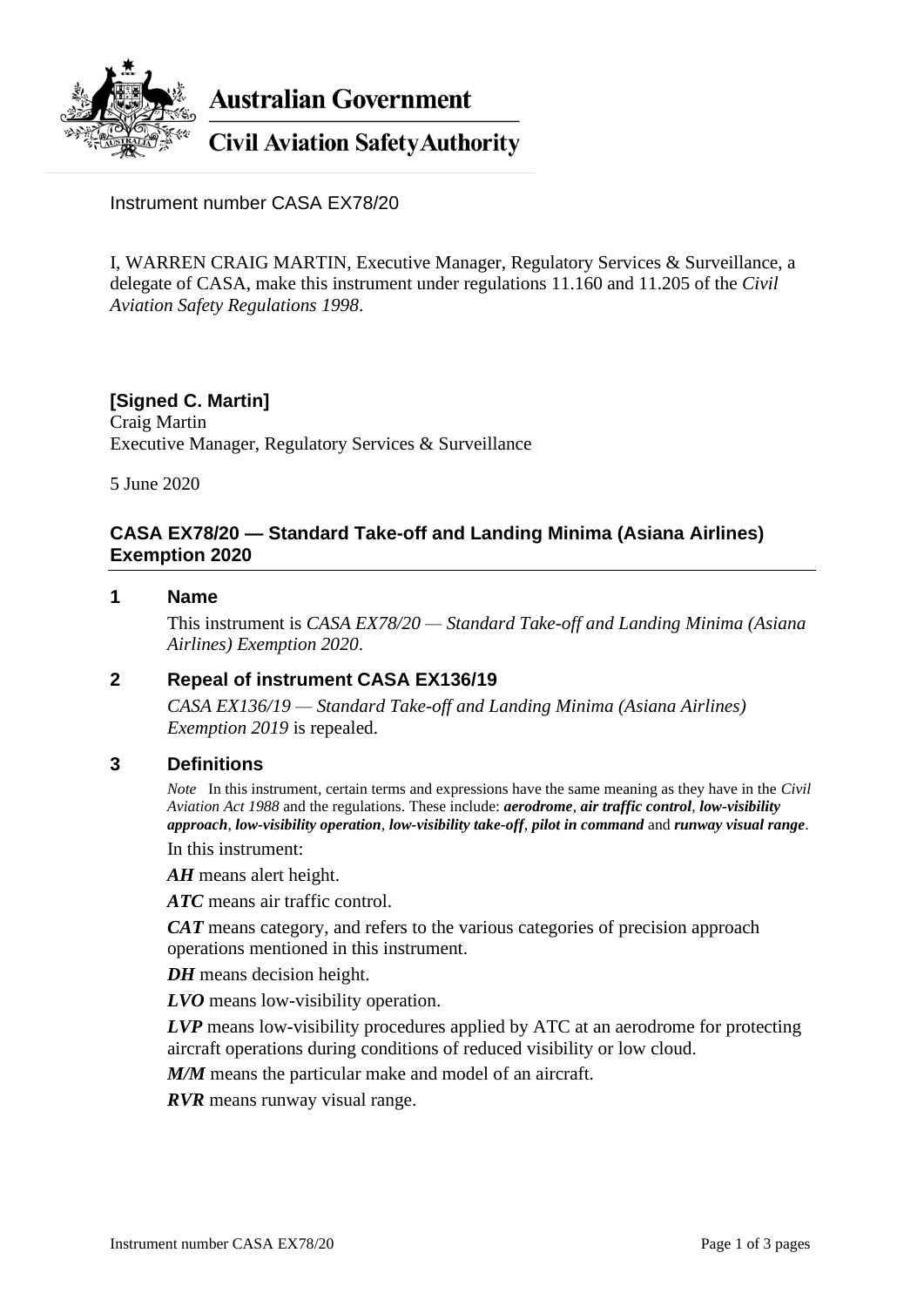## **4 Application**

This instrument applies in relation to Asiana Airlines of Seoul, Republic of Korea (the *exempted operator*), ARN 535932, if:

- (a) the exempted operator conducts a flight to or from an aerodrome in any of the following kinds of aircraft (the *aircraft*): A330-300, A350-900, A380-800, B747-400, B777-200ER; and
- (b) ATC at the aerodrome has informed the pilot in command of the aircraft that LVP are in force.

## **5 Exemptions**

- (1) The exempted operator is exempt from compliance with subregulations 257 (3) and (4) of CAR in relation to the flight.
- (2) The pilot in command of the aircraft is exempt from compliance with subregulations 257 (3) and (4) of CAR in relation to the flight.

## **6 Conditions**

- (1) It is a condition of the exemption in subsection 5 (1) that the exempted operator ensures compliance with the requirements mentioned in subsection (3).
- (2) It is a condition of the exemption in subsection 5 (2) that the pilot in command of the aircraft ensures compliance with the requirements mentioned in subsection (3).
- (3) The requirements are:
	- (a) the aircraft must comply with the meteorological minima for LVO and associated requirements set out in Schedule 1; and
	- (b) the requirements for LVO mentioned in Schedule 2.

## **7 Repeal of this instrument**

This instrument is repealed at the end of 31 May 2023.

## **Schedule 1 Operating minima for LVO**

### **Low-visibility take-off minima**

1 An aircraft of a kind mentioned in column 1 of Table 1 must not conduct a low-visibility take-off from the aerodrome if the reported RVR for the take-off is less than the meteorological minimum mentioned in column 2 of the Table for the aircraft.

### **Table 1: Low-visibility take-off minima**

| <b>Aircraft M/M</b><br>$\left(\text{column } 1\right)$ | <b>Meteorological minimum</b><br>$\alpha$ (column 2) |
|--------------------------------------------------------|------------------------------------------------------|
| A330-300, A380-800, B747-400, B777-200ER               | $150 \text{ m}$                                      |
| A350-900                                               | $125 \text{ m}$                                      |

## **Low-visibility approach minima**

- 2 An aircraft of a kind mentioned in column 1 of Table 2, when conducting a low-visibility approach operation mentioned in column 2 of the Table for the purpose of landing the aircraft:
	- (a) has the RVR meteorological minimum mentioned in column 3 of the Table for the low-visibility approach operation; and